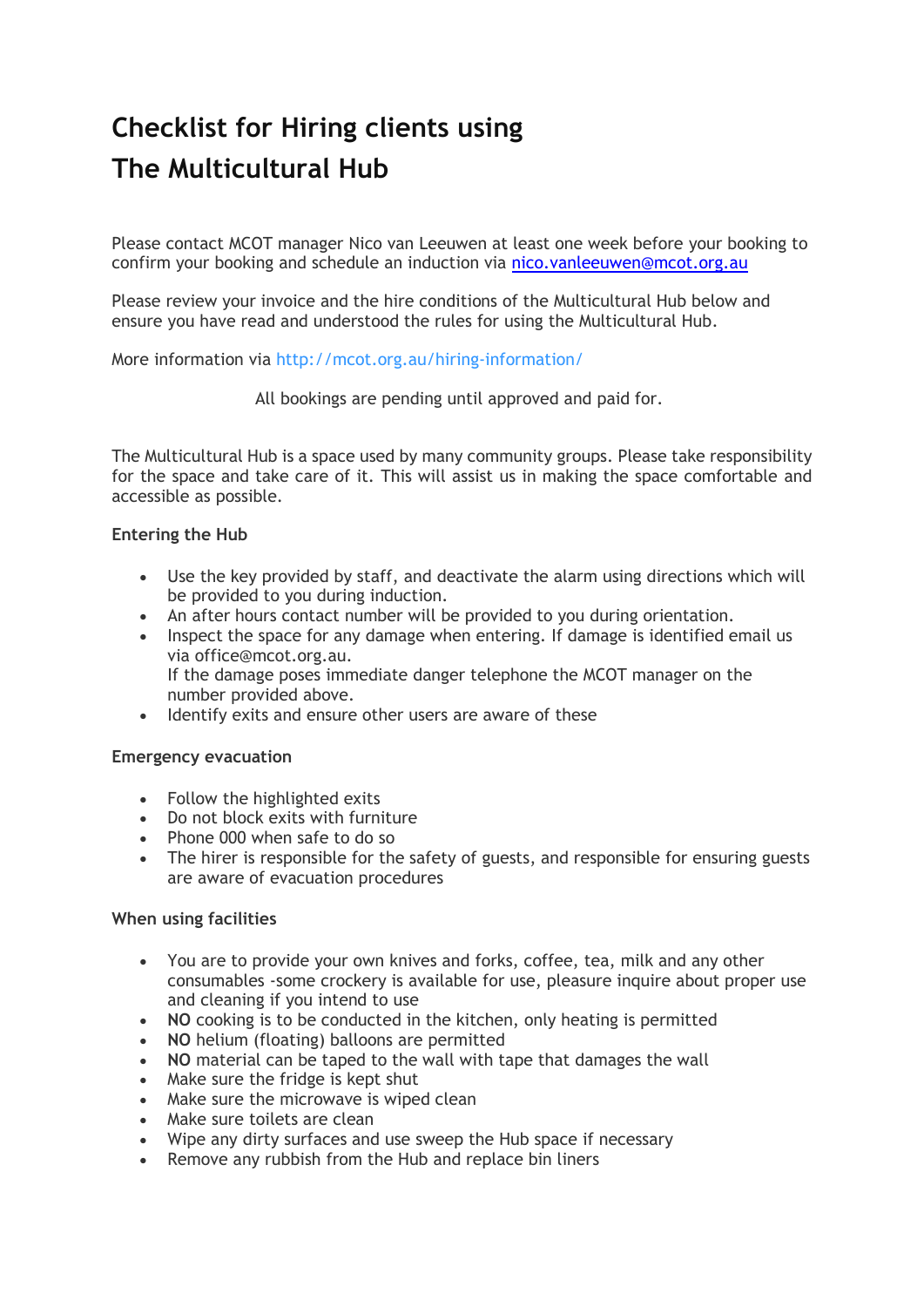#### **Packing up**

- Please leave the Hub as you found it
- Ensure any damage is reported
- Ensure the alarm is reactivated and doors are shut and locked
- Please leave the key in the key return box

If a cleaner is required following your booking the bond will not be returned, and any additional expenses will be billed to you/your organisation.

#### **Conditions of Hire**

#### **Activities**

**The Multicultural Hub is a space that people, particularly newly arrived migrants and emerging communities, can safely use for events, gatherings, and religious activities.**

The community benefit needs to be clearly identifiable, or able to be clearly articulated, by potential users of the space.

If the community benefit is not clearly articulated a non-discounted fee will be charged. Approval of events is at the discretion of MCOT and the Multicultural Hub staff, and The Hub Advisory Forum.

#### **General conditions**

- No material that is deemed offensive by Hub staff to be displayed at the Hub.
- Alcohol is allowed to be consumed at The Multicultural Hub. Responsible consumption of alcohol is the responsibility of the hiring client. When selling alcohol, the hiring client is subject to relevant laws and regulations, including obtaining the appropriate licenses.
- Hiring clients are to supply their own consumables, including coffee, tea, milk– limited amounts of cutlery, plates and cups are available for use.
- No cooking is to be conducted in the kitchen, only heating is permitted.
- Nothing is to be stuck to the walls by hire clients. Hooks are installed to use to hang decorations if needed. If the hooks are not adequate, please contact MCOT staff to discuss alternatives, such as using a screen or the projector.
- No helium (floating) balloons are permitted, since they can cause damage to the heating system and are difficult to remove from the Hub.

#### **Bookings**

- Booking inquiries can be made via our website, by email to office@mcot.org.au, by telephone or by visiting the Hub office during our opening hours. All bookings are not confirmed until an invoice is issued and payment is made.
- Bookings may be subject to cancellation in case of another booking with significant community benefit
- Due to high demand from many communities, we accept regular weekly bookings for a limited amount of time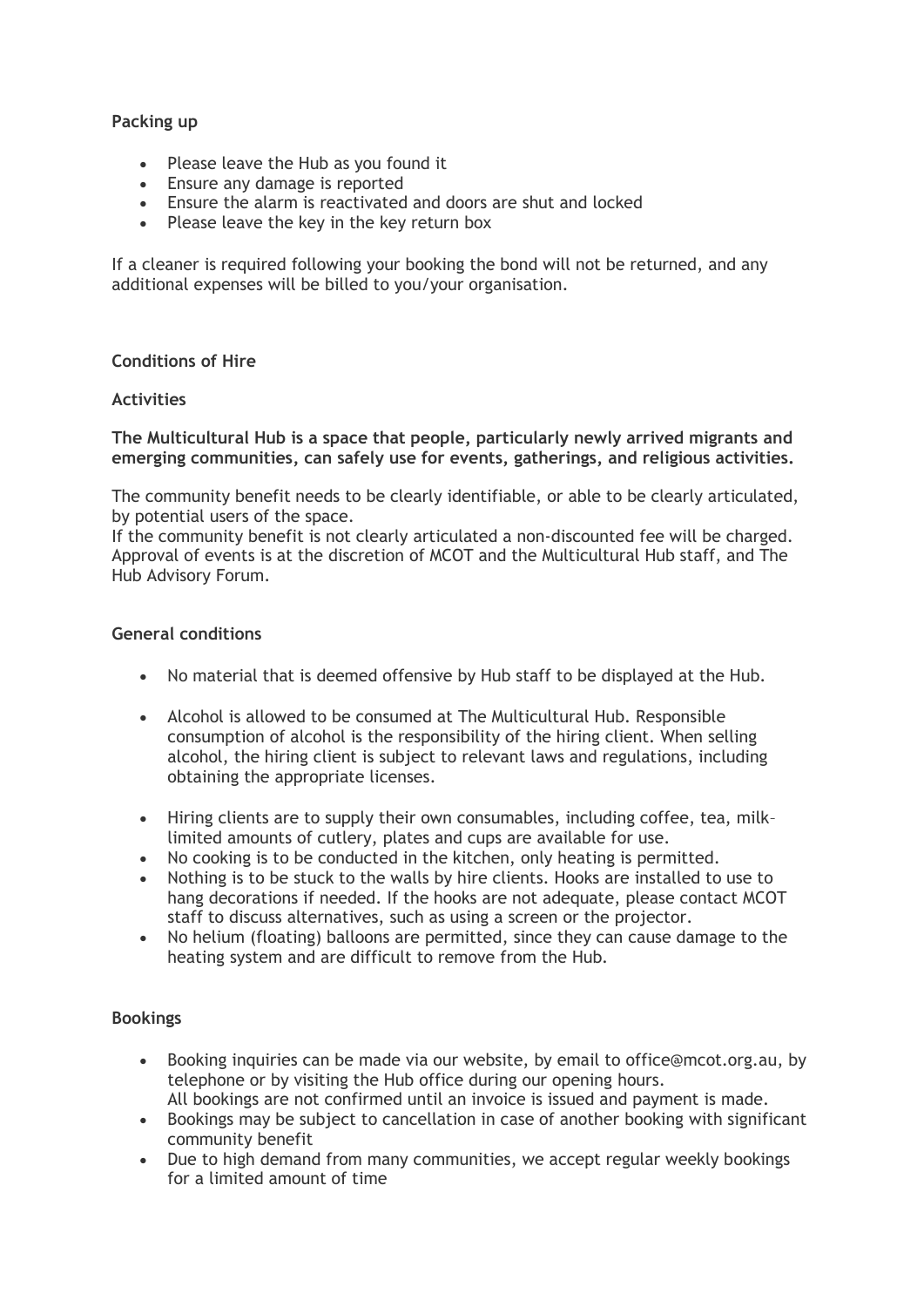In case of booking clashes from regular bookings and one-time events at the Multicultural Hub, the process is as follows:

- 1. Each party is asked if it is indifferent to booking the Hub at another time.
- 2. If one party is a member and the other is not, the member gets the booking.
- 3. If both parties are booking for one-off events, then first-in first-served.
- 4. If one party wants the Hub for a one-off activity while the other party seeks the Hub at the same time as part of a regular series of activities, the party with the one-off event gets the booking if and only if that party gave three months' notice. Assistance in finding another venue is provided to whichever party misses out.

## **Bond**

- A bond (\$250 for non-members) is required upon booking.
- This bond will be returned to the hirer on the condition the venue is left in the condition it was prior to use, and after a MCOT staff member verifies the condition of the Hub.

Bank details need to be provided to MCOT after use, to enable return of the bond.

Note: Return of the bond will take between 5-7 working days.

## **Payment**

• Hub hire fees can be paid via Bank transfer or in our office by Eftpos.

#### **Cleaning**

• Hirers are expected to clean the premises after use, and leave it as they left it.

#### Cleaning checklist:

- Stack the dishwasher before leaving, if the kitchen has been used.
- Make sure the microwave is wiped clean, if the kitchen has been used.
- All equipment, chairs, and tables are to be returned to appropriate storage spaces at the completion of hire.
- All technical and electrical equipment brought onsite by the hirer must have current tag and test certification.
- Ensure toilets are left hygienic and unsoiled
- MCOT supply for cleaning: 1 mop and bucket, 1 floor duster (to sweep), some crockery, rubbish bins & bags and cleaning products for floors and kitchens.
- Hire clients to supply their own tea towels, vacuum cleaner and any other items required.
- Remove any rubbish from the Hub.

Note: Should a cleaner be required the user will lose their deposit and be required to pay any additional fees relating to cleaning services on top of this.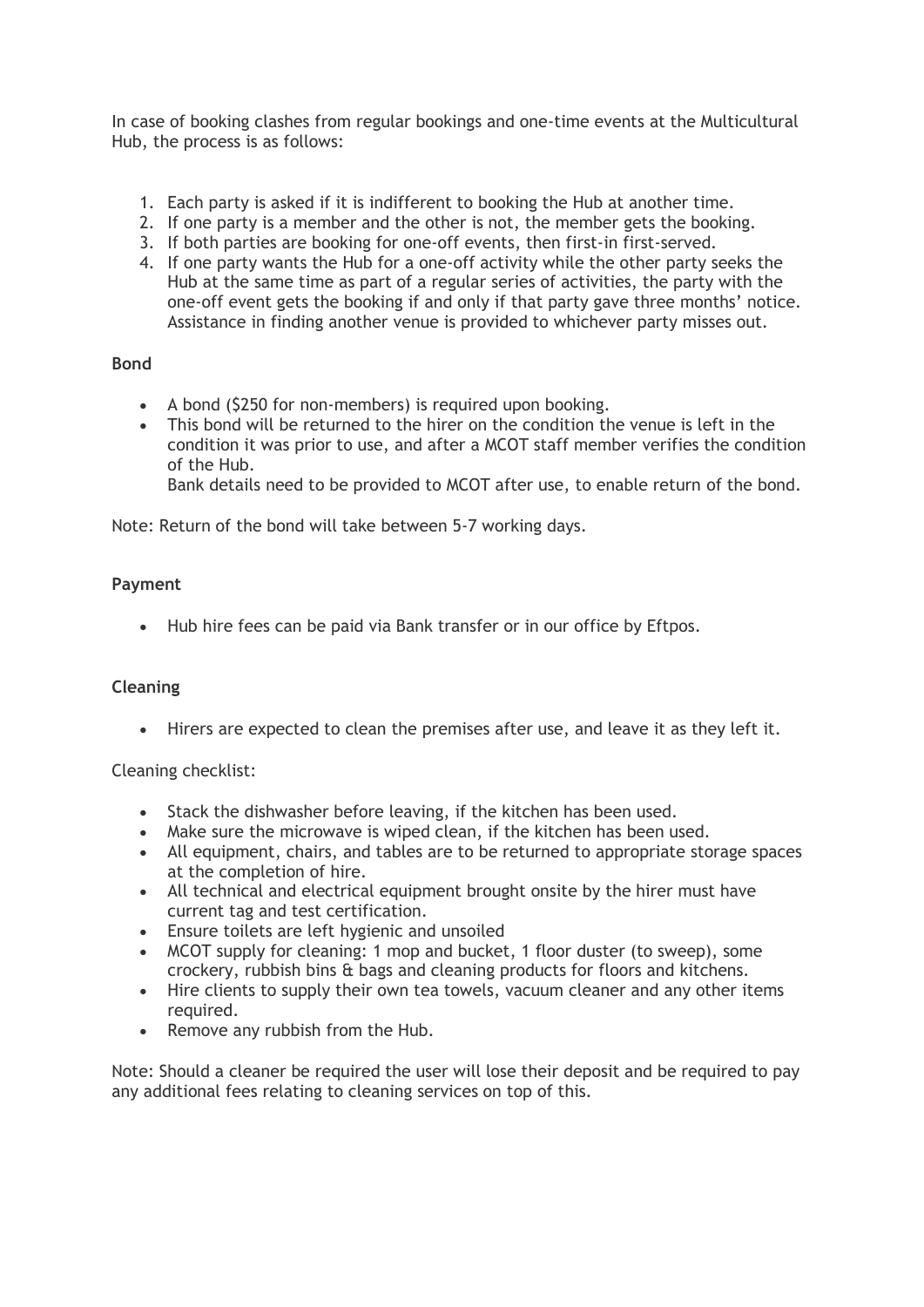## **Damage to the Hub**

- It is the responsibility of the hirer to report any damage to the Hub upon arrival. If you see damage report it immediately by emailing office@mcot.org.au.
- In emergencies, telephone the emergency contact numbers given to you during induction.
- In the case of damage made to the Hub during use, the hirer is required to contact staff immediately. Should any damage occur during the use of the space the hirer will be responsible for repair costs.

## **Storage**

The Hub cannot store items as space is limited. All items brought in by groups must be removed from the premises (including rubbish) at the completion of an event.

## **Alarm, Security & Safety**

- Carefully follow the instructions attached for the building's security alarm (provided at induction)
- The hirer will be charged for any security call-out fees that occur (minimal \$60 per call out)
- Absolutely NO smoking or open flames allowed on site.
- The use of open flames can trigger the alarm and/or cause safety risks. Any costs incurred due to the use of open flames will be charged to the hirer.

## **Theft**

The Multicultural Council of Tasmania nor its staff will be liable for any loss or damage sustained by the hirer, or any person, form or corporation entrusted to or supplying any article or thing to the hirer by reason of any such article being stolen, damaged or lost and the hirer agrees to indemnify the Hub against any such actions.

# **Cancellation**

Cancellations can be made without charge up to one week before the event, after which 50% of the booking fee will be payable.

If a booking is cancelled within 48 hours of the event, the Hub will retain the full booking fee paid.

#### **Keys**

- One set of keys will be issued to the contact person listed. This person is required to attend an induction for the building.
- The keys are not to be shared with anyone who is not listed on the agreement.
- If multiple people need access to the keys, ALL people MUST attend an induction into The Hub procedures.